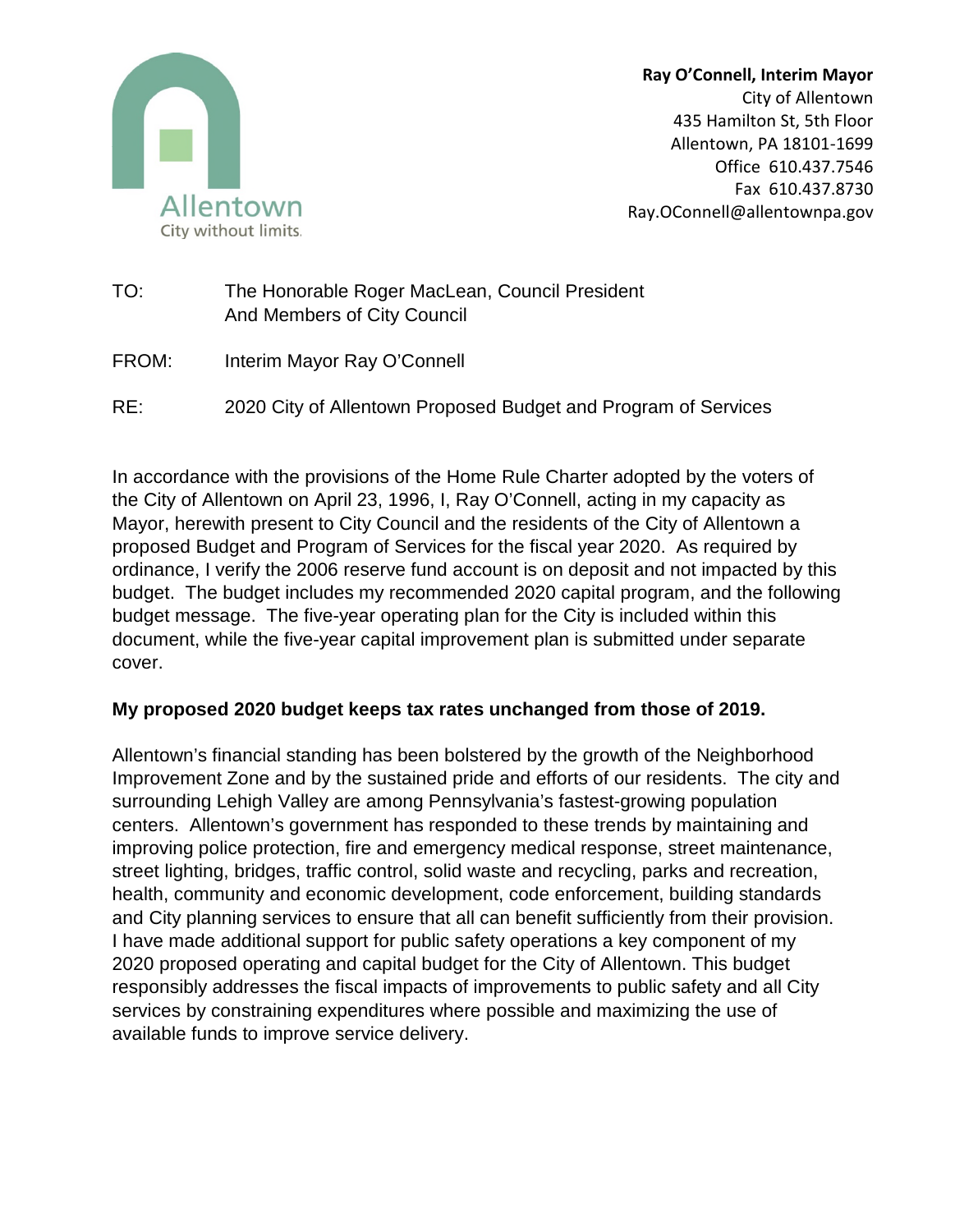## **THE FISCAL SITUATION**

In my message accompanying the 2019 proposed budget, I related Allentown's recent history of using cash reserves to address operating account deficits. I pledged to you the end of that practice, and after a \$5.6 million surplus to the General Fund balance in 2018 and an anticipated smaller surplus in 2019, the tide is turning clearly toward responsible funding of general City operations within available annual revenues. The unrestricted cash reserve for General Fund operations at the beginning of 2020 is projected to be approximately \$11 million, a significant accomplishment considering that more than \$1 million in capital expenses were paid from operational funds for the first time in several years.

Allentown is looked upon as a great city in which to invest and the positive momentum continues. Since my last budget message, 520 Lofts and Walnut Street Commons new residential buildings were completed ushering 129 new units to the downtown. Work continues on another 799 housing units in 5 different housing development projects in and around the downtown. And even more housing projects are working through planning and land development and will get started in the coming year.

At the corner of 8<sup>th</sup> and Hamilton Streets, Five City Center opened, bringing with it over 1,000 ADP employees and other commercial office tenants which will push the building occupancy toward 1,800 employees total.

Multiple public improvement projects were completed including the Court Street Arts Alley (\$675,000) and the Hamilton Connector pedestrian corridor project (\$1.4M) stretching from Hamilton Street to the Arts Walk. Five (5) new murals were added to Allentown buildings this year, which continue to brighten our streets. These projects and others have enhanced pedestrian safety and highlighted our vibrant arts and culture scene.

Allentown School District broke ground on a new elementary school at 12<sup>th</sup> and Gordon Streets. And the newest but perhaps most impactful announcement occurred just recently: The Da Vinci Science Center announced it would build a world-class science center in Allentown. This project will provide second-to-none STEAM education opportunities as well as be a visitor destination for Lehigh Valley residents and beyond.

Finally, the Allentown Vision 2030 Comprehensive and Economic Development Plan was completed (soon to be adopted) which will guide the City's economic development strategy and resources for the next 10 years.

A vibrant economy has resulted in strong growth rates for City tax collection, with business privilege tax receipts at record levels and with annual increases likely exceeding 5% in 2019 for earned income tax and deed transfer tax. These increases have proven timely, as wage and benefit costs continue to grow as well. Any slowing of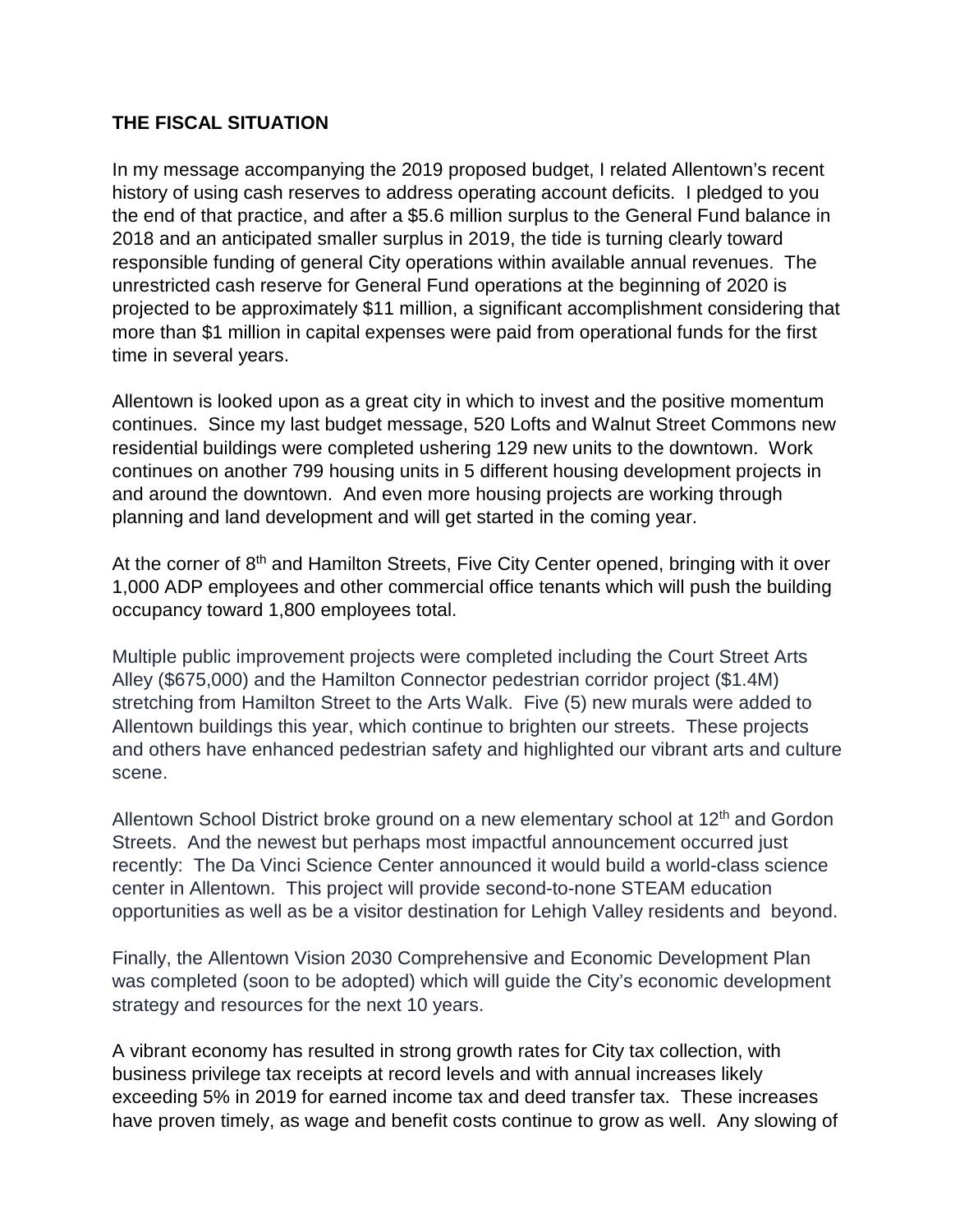economic growth will likely slow increases in tax collection as well, and we must plan for general City operations with a reasonable expectation of such an occurrence.

The City's previous use of debt finance instruments precludes practical expansion thereof to fund capital improvements for another one to two years. The City directs approximately 8% of its annual General Fund appropriation to pay principal and interest on general obligation and pension debt. Debt capacity will increase as recurring revenues grow, enabling the City to utilize this source responsibly in the near future. However, the resulting impact for 2020 is that all fleet services, street repair and information technology renewal will require use of standard operating funds, totaling more than \$2.7 million in 2020 and putting additional stress on the General Fund. With approximately 800 full-time employees, the City's operations today have nearly 200 fewer staff than a decade prior, yet employee wages and benefits remain the primary driver of cost increases. Department managers have effectively controlled nonpersonnel costs in recent years to save money, and in fact the budget for non-personnel operating costs in 2020 actually decreased from 2019 levels.

My 2020 budget incorporates significant policy initiatives in public safety and maintains existing service levels across city departments within available revenues and without increasing taxes. To accomplish these initiatives without limiting essential capital repair improvements and fleet and equipment replacement, however, my proposed budget allocates \$2.4 million from our increasing cash reserves to support one-time expenditures for capital, fleet and information technology needs. And because of this specified purpose, the City will be able to reimburse the General Fund fully for these expenses when the next capital improvement bond is issued in 2021 or 2022.

## **2020 BUDGET HIGHLIGHTS**

This proposed 2020 operating and capital budget for the City of Allentown includes the following significant provisions:

 Operating expenditures within the General Fund are paid within available tax revenues without a tax rate increase, and non-personnel expenses actually decrease from 2019. Three percent wage increases are provided for all bargaining unit employees and non-bargaining personnel within these parameters. Cash reserves are utilized only to cover one-time capital and equipment expenses, and the financing structure for new capital bonds in either 2021 or 2022 will enable the City to reimburse the General Fund for the capital expenses incurred in 2020.

 Four new firefighters will enable the Fire Department to return to full service the City's second aerial truck.